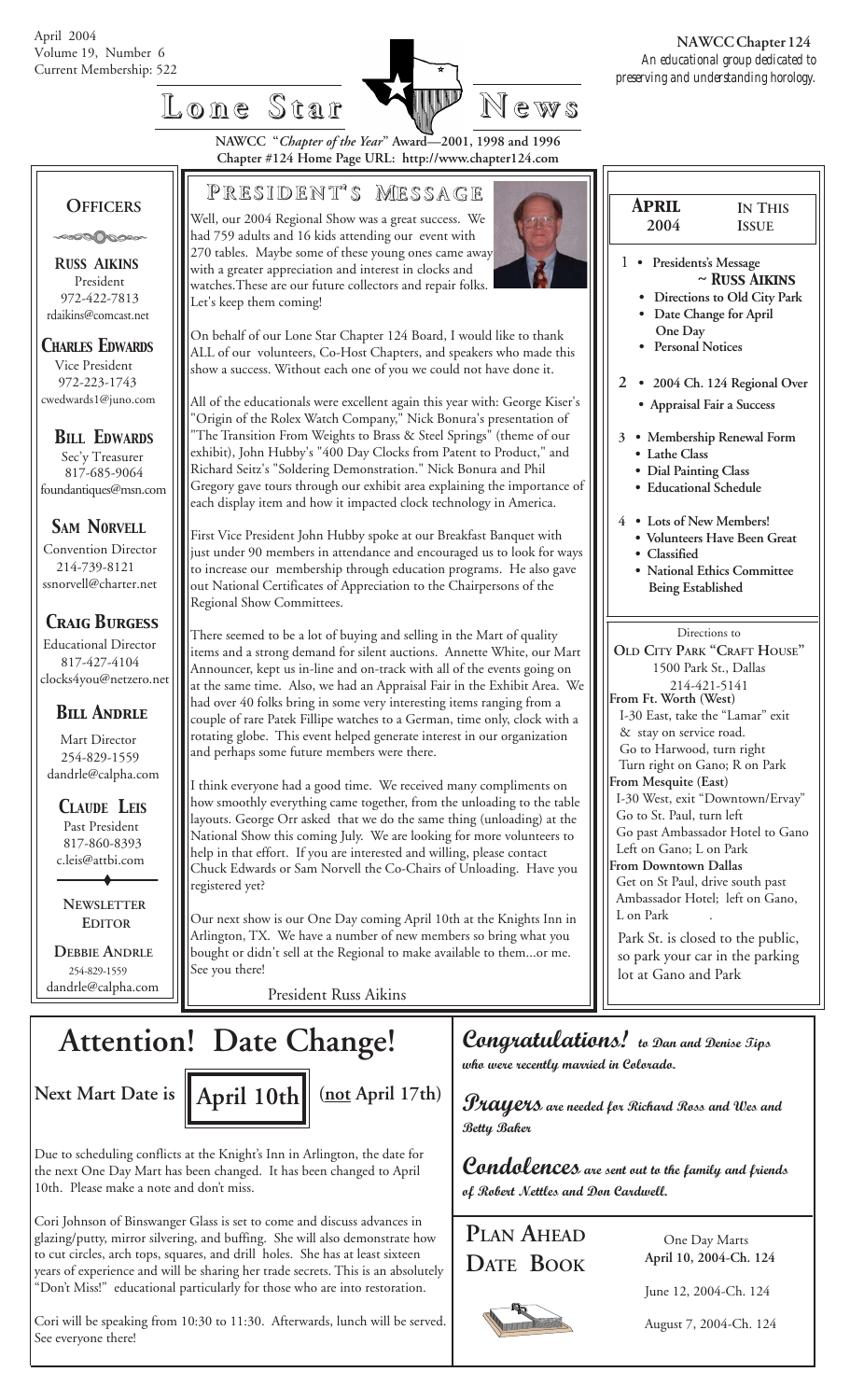

# Another Regional Come and Gone

 The 2004 Regional is over, and sighs of relief eminate from all who worked so very hard to make it a success. And successful it was, too. It did not quite make last year's numbers, but it came very close. Close means that it made money and did not leave any debts behind. Profits will be laid out during the June 2004 Business Meeting. It is hoped that all who attended had a good time and will want to return next year. Everyone's presence and participation was so very much appreciated. President Russ Aikins remarked that it was an outstanding team effort on the part of all the volunteers who were willing to step in and do whatever was needed. Convention Director, Sam Norvell, is pictured left.

## Education Still Top Priority For Chapter 124



Phil Gregory Assists Nick Bonura on the

It's not easy getting the best speakers to come to Mesquite, but somehow Chapter 124 always seems to manage.

This year everyone was so pleased to have Nick Bonura, who spoke on the theme of Regional, "Iron to Brass to Steel -The Transition From Weights to Brass and Steel Springs"; George Kiser, who spoke on the "Origin of the Rolex Company"; First Vice President John Hubby, who spoke about "400-Day Clocks From Patent to Product"; and Richar Seitz, who delivered a "Soldering Demonstration." Phil Gregory was in the midst helping out as he always does. Exhibit Tour as well<br>Exhibit Tour as well midst behing out as he always does.



as giving an educational

#### **Appraisal Fair More Successful Than Last Year**

This year's Appraisal Fairs did double the business it did last year. About forty people came to have their timepieces appraised and showed interest in joining the chapter. This was the result of publicly advertising the event in the Dallas newspaper.

Several volunteers helped making the appraisals. Newcomer Scott Stauffer worked about five hours and had a wonderful time. (Volunteering can be fun after all.) He was asked to write his experience for the newsletter:

 "The appraisal fair was a wonderful experience and a great way to meet both the public and fellow members who share an interest in time pieces. We had strong interest from the moment we opened and one gentleman brought in several sacks of watches for information and appraisal. Many of the watches presented were very unusual including not one, but two Patek Phillipe solid gold pocket watches presented within 30 minutes of eachother!! Many people brought more than one watch, and one person was so happy, they returned a short while later with several more watches to have appraised. There was a wide array of both domestic and foreign pocket and wristwatches from many different timr periods. All in all it was a very enjoyable experience and I certainly look forward to next year.." **Scott Stauffer**



Guy Burks (l) is having his watches appraised by Scott Stauffer (r) at the appraisal fair.

Scott originally began collecting railroad watches and joined the NAWCC in 1992, but he said he has not had much involvement with the local chapter until about a year ago, when he joined Chapter 124 here in Dallas. His travel schedule has kept him from attending most of the

### Breakfast at Mesquite

*First Vice President John Hubby* was the National representative and main speaker at the Breakfast Saturday morning. He began by saying that "Chapter 124 is a model chapter for all other chapters" and "does everything right." Nice compliment for all those who volunteer and work so hard to make it a great club for everybody.

He emphasized that the recent merger is a very good thing and wished to debunk any myths that might suggest otherwise. It was a very hard two years of work, but it was definitely worth it for everyone's benefit.

John mentioned three priorities during his tenure as future president:

1. **Membership** and **Fundraising** - Increasing and retaining membership by making the NAWCC a fun and enjoyable place to be.By increasing the membership, more funds can raised.

2. **Education** - He mentioned the suitcase classes that Fred Tischler teaches(and later said that Chapter 124 is tied with the Australians for most outstanding educationals. Woops! Competition, Chapter 124!)

3. **Internet expansion** - There are thousands of people interested in horology but do not know about the NAWCC. By making NAWCC more accessable on the website, more can learn about it which could lead to more memberships.

Certificates were passed out to several volunteers,speeches were made short and sweet, and the breakfast was delicious incentive to reserve a seat next year.

local meetings and marts, but he tries to attend at least a couple of regional shows each year..

In addition to a specialization in railroad or "standard" watches, Scott has a casual interest in clocks as well and would like to learn more.

He is the VP of Operations for a Dallas-based Financial Services Company and very active in his home community of Sachse, where he currently serves as a five year city councilman and the current Mayor Pro-Tem. He enjoys spending time with his wife, Stephanie, and two Westie terriers.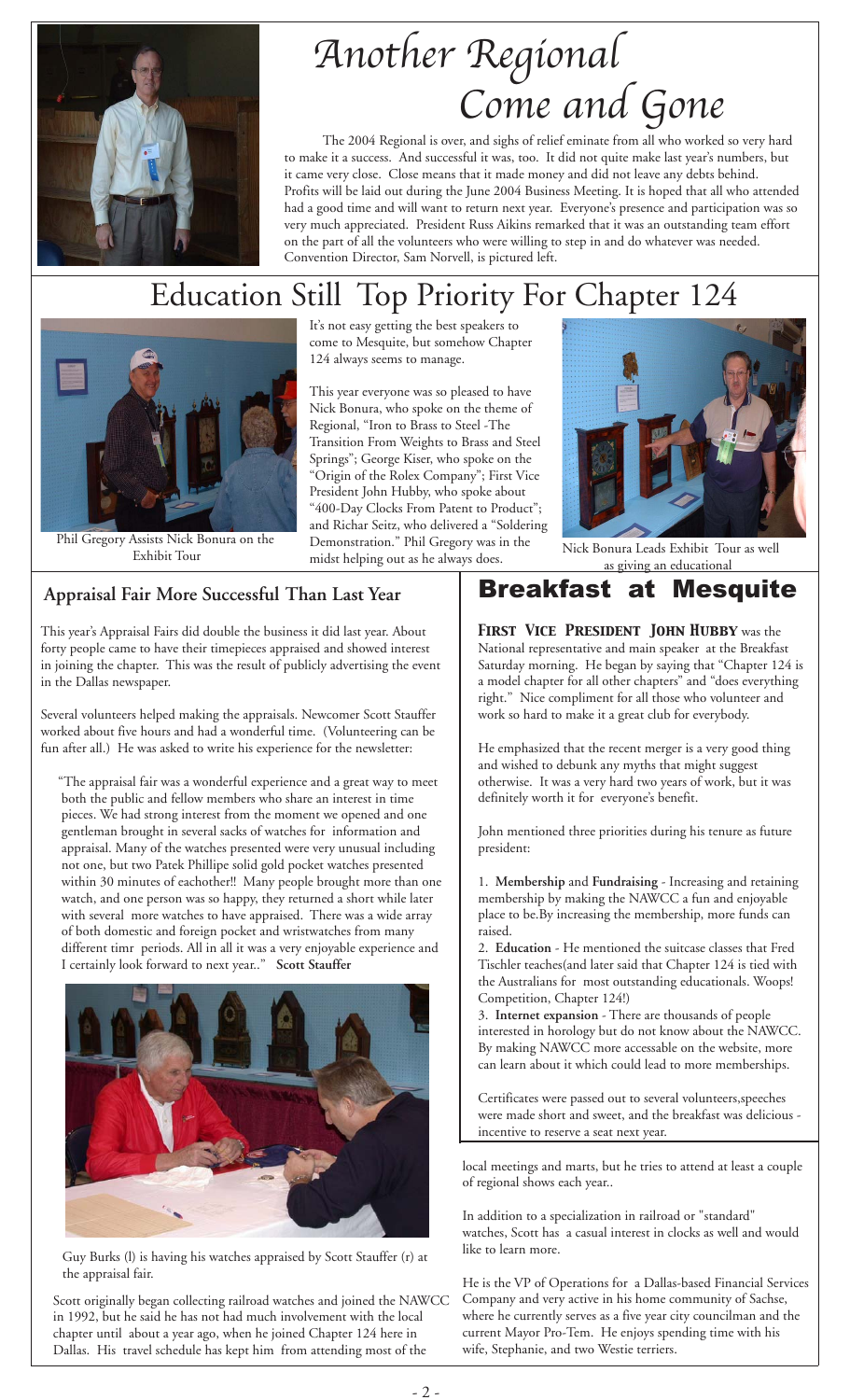| An educational group dedicated to preserving and understanding horology.<br>Complete & send with applicable check made payable to LONE STAR CHAPTER #124<br>to GENE MEYSENBURG GM1000@PRODIGY.NET, 11028 Creekmere, Dallas TX 75218                                                                                                                                                                                                                    | APPLICATION/RENEWAL for LONE STAR CHAPTER 124, NAWCC                                                                                                                                                                                          | $\Box$ New #124 Member<br>$\Box$<br>Renew my membership<br>Check appropriate box: | Dues are \$10 per year.<br>yrs $\oslash$ \$10 =<br>Join/renew for 1 - 5 years |  |
|--------------------------------------------------------------------------------------------------------------------------------------------------------------------------------------------------------------------------------------------------------------------------------------------------------------------------------------------------------------------------------------------------------------------------------------------------------|-----------------------------------------------------------------------------------------------------------------------------------------------------------------------------------------------------------------------------------------------|-----------------------------------------------------------------------------------|-------------------------------------------------------------------------------|--|
| Please PRINT:<br>Mr__ Mrs__ Miss__ Ms__ (Please check appropriate blank.)                                                                                                                                                                                                                                                                                                                                                                              | To join Chapter #124, you must be an NAWCC member, or have applied for NAWCC<br>membership. Have you applied for National membership, but haven't gotten a member-<br>ship number? Check here __, [Date of your application/check to National |                                                                                   |                                                                               |  |
|                                                                                                                                                                                                                                                                                                                                                                                                                                                        | $NAME \_\_$                                                                                                                                                                                                                                   |                                                                                   |                                                                               |  |
|                                                                                                                                                                                                                                                                                                                                                                                                                                                        |                                                                                                                                                                                                                                               |                                                                                   |                                                                               |  |
|                                                                                                                                                                                                                                                                                                                                                                                                                                                        |                                                                                                                                                                                                                                               |                                                                                   |                                                                               |  |
| E-Mail:                                                                                                                                                                                                                                                                                                                                                                                                                                                | <u>a sa barang sa mga barang sa mga barang sa mga barang sa mga barang sa mga barang sa mga barang sa mga barang sa </u>                                                                                                                      |                                                                                   |                                                                               |  |
|                                                                                                                                                                                                                                                                                                                                                                                                                                                        |                                                                                                                                                                                                                                               |                                                                                   |                                                                               |  |
|                                                                                                                                                                                                                                                                                                                                                                                                                                                        |                                                                                                                                                                                                                                               |                                                                                   | 04/04                                                                         |  |
| $\mathbf{L} = \mathbf{L} \mathbf{e}^{-\mathbf{L} \cdot \mathbf{e}^{-\mathbf{L} \cdot \mathbf{e}^{-\mathbf{L} \cdot \mathbf{e}^{-\mathbf{L} \cdot \mathbf{e}^{-\mathbf{L} \cdot \mathbf{e}^{-\mathbf{L} \cdot \mathbf{e}^{-\mathbf{L} \cdot \mathbf{e}^{-\mathbf{L} \cdot \mathbf{e}^{-\mathbf{L} \cdot \mathbf{e}^{-\mathbf{L} \cdot \mathbf{e}^{-\mathbf{L} \cdot \mathbf{e}^{-\mathbf{L} \cdot \mathbf{e}^{-\mathbf{L} \cdot \mathbf{e}^{-\mathbf{L$ | the contract of the contract of the con-                                                                                                                                                                                                      |                                                                                   |                                                                               |  |



Any classroom teacher would beam with pride to have so many students all on task and enthusiastic with learning. Thanks go out to Instructors Russ Aikins and Bill Andrle who assisted.

○ ○○○○○○○○○○○○○○○○○○○○○○○○○○○○○○○○○○○○○○○○○○○○○○○○○○○○○○○○○○○○○○○○○○○

The class redid both vanilla colored dials with just chapter rings and numbers and other dials with painted flowers. It was taught by Phil Gregory and Karen Summerville who were students of Peggy Rogers in 1997. The next gold leafing class will include gold leafed dials.



Dial Painting Class left to right: Ron Hollien, Larry Grubb, Carolyn Hollien, Richard Rose, Jim Summerville, Gary Mowery, Julia Kuhn and Bob Nicolaysen.



Ray Gearhard, Pete Cronos,& Dan Cole. Second row: Mark Moreau, Delbert Timmes, and Ron Oolog. In front: Chuck Edwards.

## Dial Painting With Flowers



 Gary Mowery painted the flowers on this dial. Quite remarakable for a first try.

## *Upcoming Education Classes Upcoming Education Classes*

 **Check Chapter 124 Website @ www. chapter124.com for Any Changes or Updates**

| <b>CLASS</b>                   | <b>DATE</b>           | <b>COST</b> | <b>INSTRUCTOR</b>                 |
|--------------------------------|-----------------------|-------------|-----------------------------------|
| <b>Case Restoration</b>        | April 24, 25          | \$25.00     | Call Craig Burgess @ 817-427-4104 |
| Pocket Watch Repair            | May $1, 2$            | \$25.00     | Call Craig Burgess @ 817-427-4104 |
| Kitchen Clock Repair 100       | May 15,16 & 24,25     | \$50.00     | Call Phil Ball @ 972-889-9338     |
| Weight Driven Clock Repair 400 | July 10, 11 & $17,18$ | \$50.00     | Call Fred Tischler @ 972-612-0712 |
|                                |                       |             |                                   |

*Remember: Classes are open to the public. Anyone may participate. Bring a friend!*